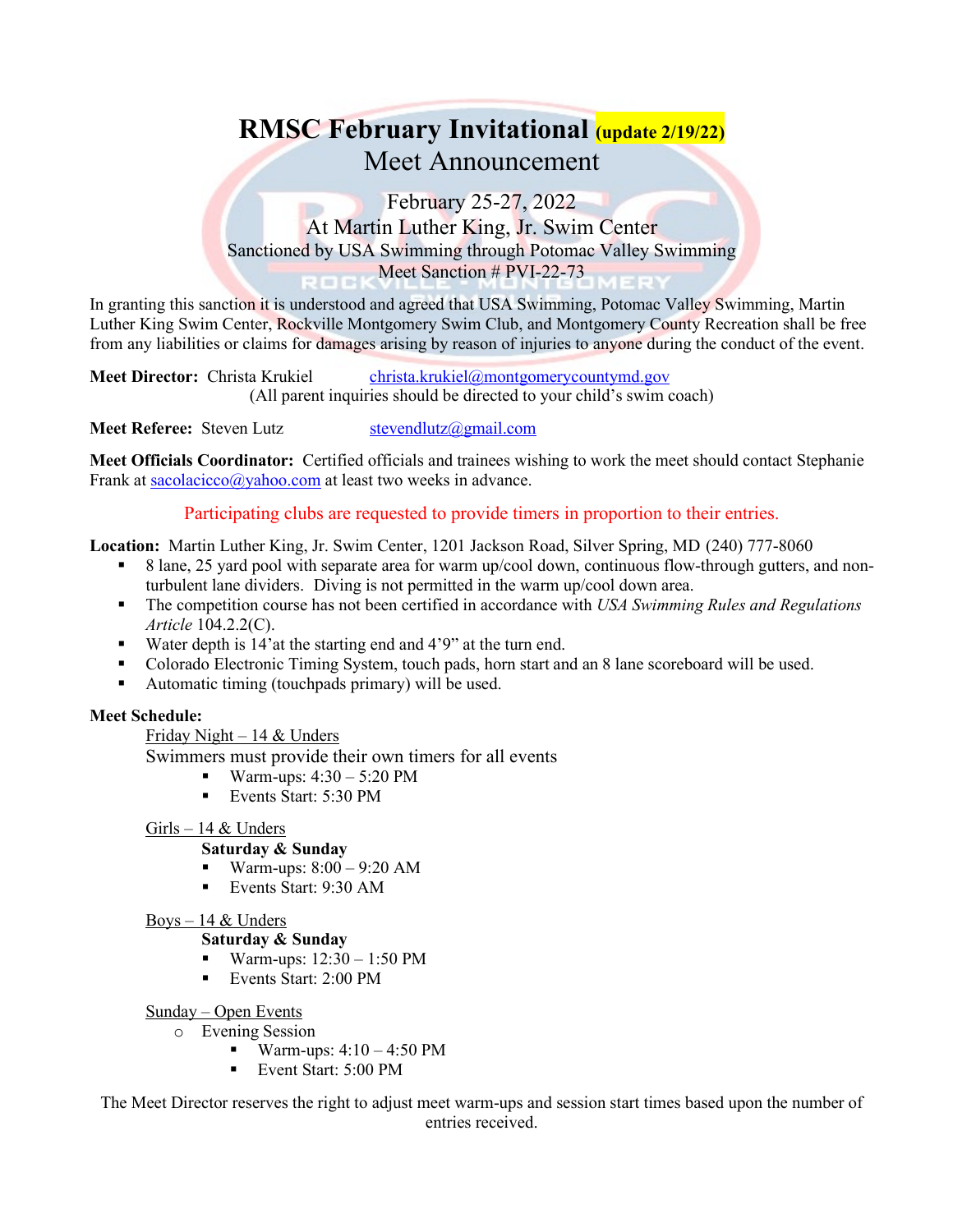**Eligibility:** This meet is open to invited Potomac Valley Swimming Athletes from invited teams. Interested teams must email the Meet Director for an invitation as space is limited. No swimmer will be permitted to compete in the meet unless the swimmer is registered as an athlete member of USA Swimming as provided in *USA Swimming Rules and Regulations*, Article 302.

Swimmers will compete at the age attained on the first day of the meet. It may be necessary to limit entries due to the time constraints. 12 & Under swimmers may only participate in one session per day.

**Disability Swimmers:** PVS and host clubs along with their Meet Directors are committed to the [Inclusion Policy](http://www.pvswim.org/disability/inclusion_policy.html) as adopted by the BOD. Athletes with a disability are welcomed and are asked to provide advance notice of desired accommodations to the Meet Director. The athlete (or the athlete's coach) is also responsible for notifying the session referee of any disability prior to the competition.

## **COVID-19 Considerations:**

- An inherent risk of exposure to COVID-19 exists in any public place where people are present. COVID-19 is a contagious disease that can lead to severe illness and death. According to the Centers for Disease Control and Prevention, senior citizens and individuals with underlying medical conditions are especially vulnerable.
- USA Swimming, Inc., cannot prevent you (or your child(ren)) from becoming exposed to, contracting, or spreading COVID-19 while participating in USA Swimming sanctioned events. It is not possible to prevent against the presence of the disease. Therefore, if you choose to participate in a USA Swimming sanctioned event, you may be exposing yourself to and/or increasing your risk of contracting or spreading COVID-19.
- BY ATTENDING OR PARTICIPATING IN THIS COMPETITION, YOU VOLUNTARILY ASSUME ALL RISKS ASSOCIATED WITH EXPOSURE TO COVID-19 AND FOREVER RELEASE AND HOLD HARMLESS USA SWIMMING, POTOMAC VALLEY SWIMMING, ROCKVILLE MONTGOMERY SWIM CLUB, AND MARTIN LUTHER KING JR. SWIM CENTER AND EACH OF THEIR OFFICERS, DIRECTORS, AGENTS, EMPLOYEES OR OTHER REPRESENTATIVES FROM ANY LIABILITY OR CLAIMS INCLUDING FOR PERSONAL INJURIES, DEATH, DISEASE OR PROPERTY LOSSES, OR ANY OTHER LOSS, INCLUDING BUT NOT LIMITED TO CLAIMS OF NEGLIGENCE AND GIVE UP ANY CLAIMS YOU MAY HAVE TO SEEK DAMAGES, WHETHER KNOWN OR UNKNOWN, FORESEEN OR UNFORESEEN, IN CONNECTION WITH EXPOSURE, INFECTION, AND/OR SPREAD OF COVID-19 RELATED TO PARTICIPATION IN THIS COMPETITION.
- We have taken enhanced health and safety measures for all attending this meet, however we cannot guarantee that you will not become infected with COVID-19. All attending this meet must follow all posted instructions while in attendance. An inherent risk of exposure to COVID-19 exists in any public place where people are present. By attending this meet, you acknowledge the contagious nature of COVID-19 and voluntarily assume all risks related to exposure to COVID-19.
- By choosing to attend this meet you agree to comply with all health and safety mandates and guidelines of USA Swimming, Potomac Valley Swimming, the State of Maryland, and Montgomery County.

## **COVID-19 Protocols:**

- Before entering the facility, all attendees (athletes, coaches, officials, volunteers, and spectators) are required to assess their own health for symptoms and exposure to COVID-19. Attendees will only be permitted entrance if answering "no" to the following questions:
	- o Do you feel any of the symptoms that fall under the symptoms of COVID-19 (fever over 100.4, cough, shortness of breath, etc.)?
	- o Has anyone in your family been sick or diagnosed with COVID-19 in the past 14 days?
	- Has someone you've been in contact with been diagnosed with COVID-19 or been in contact with someone who has in the past 14 days?
- All attendees (athletes, coaches, officials, volunteers, and spectators.) are encouraged to wear a mask to enter the facility and throughout the facility, with the exception of athletes when competing or warming up/cooling down.
- Spectators will be allowed.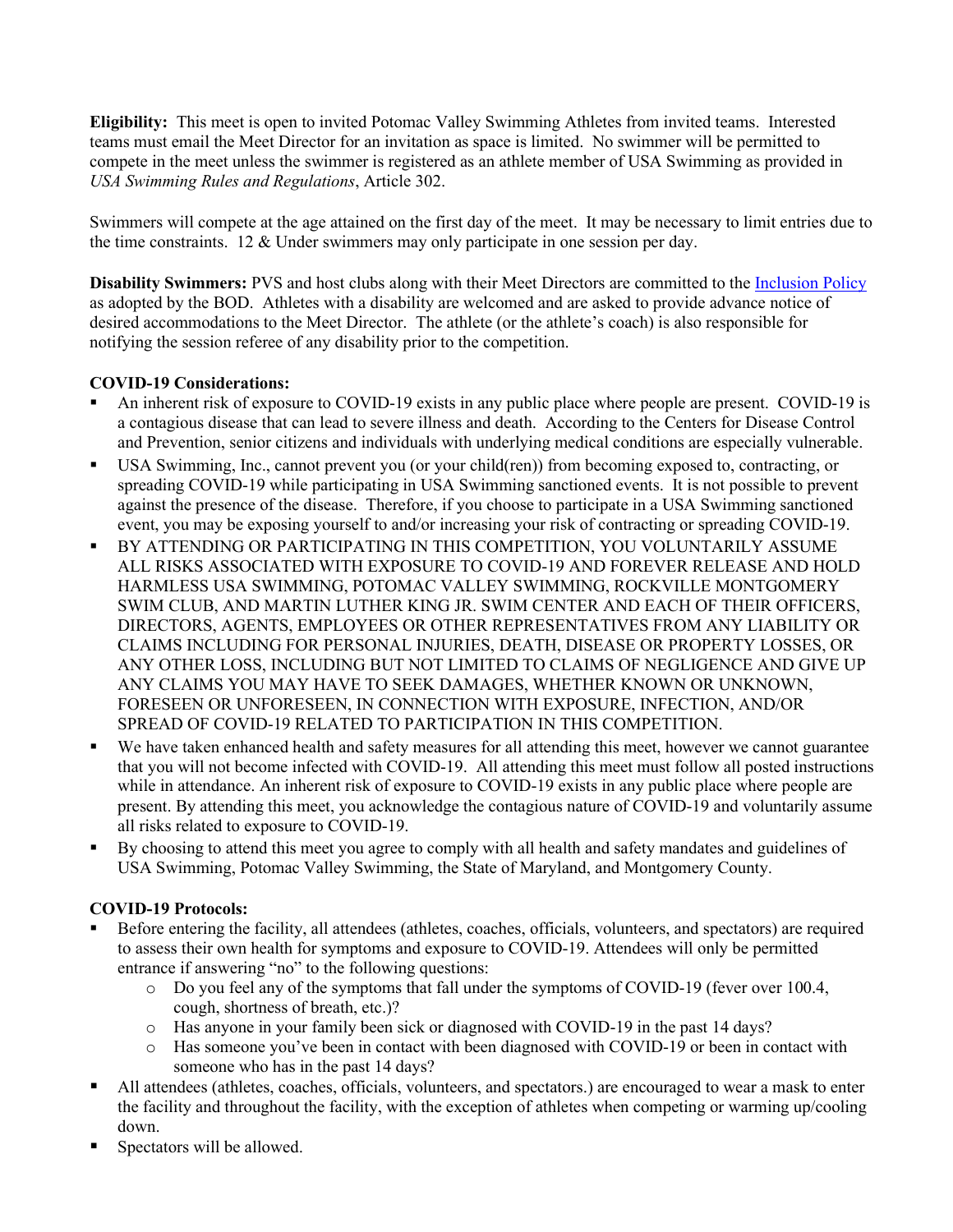- The meet will be live streamed on the MOCO Recreation RMSC YouTube channel.
- Before signing up your young swimmer, please consider that they can manage themselves for the duration of the meet with just their swim coach overseeing them, including being able to visit the bathroom independently.
- Locker room use should be minimized.
- Athletes should arrive and depart in their suits if possible.
- Athlete chairs are not permitted in the facility.

## **Rules:**

- Current USA Swimming rules shall govern this meet.
- All applicable adults participating in or associated with this meet acknowledge that they are subject to the provisions of the USA Swimming [Minor Athlete Abuse Prevention Policy](https://www.usaswimming.org/safe-sport/minor-athlete-abuse-prevention-policy) ("MAAPP"), and that they understand that compliance with the MAAPP policy is a condition of participation in the conduct of this competition.
- No on-deck USA Swimming registration is permitted.
- In compliance with *USA Swimming Rules and Regulations*, the use of audio or visual recording devices, including a cell phone is not permitted in the changing areas, rest rooms, or locker rooms. Per PVS policy, the use of equipment capable of taking pictures (e.g., cell phones, cameras, etc.) is banned from behind the starting blocks during the entire meet, including warm up, competition and cool down periods.
- Deck changes are prohibited.
- Any swimmer entered in the meet must be certified by a USA Swimming member coach as being proficient in performing a racing start or must start each race from within the water. When unaccompanied by a member-coach, it is the responsibility of the swimmer or the swimmer's legal guardian to ensure compliance with this requirement.
- Operation of a drone or any other flying devices is prohibited over the venue (pools, athlete/coach areas, spectator areas and open ceiling locker rooms) any time athletes, coaches, officials and/or spectators are present.
- Dive-over starts will be used.
- The Meet Director and the PVS Technical Committee reserve the right to limit events, heats, swimmers or adjust the format to conform with the 4-hour provision for the 12 &U sessions in Rule 205.3.1F
- **No personal chairs allowed for swimmers or spectators in the facility.**

## **Meet Format:**

- $\circ$  A contestant may enter no more than two (2) events per session, and no more than three (3) events for the meet.
- o 12 & Under swimmers may only participate in one session per day.
- o Seed times are short course yards.
- o All events are timed finals.
- o It may be necessary to limit entries due to the time constraints at the facility and to maintain reasonable timelines.

## *Friday events* –

- o Swimmers must provide their own timers for all events on Friday evening.
- o The Mixed 14 & Under 500 Freestyle will be swum fastest to slowest.
- o Swimmers must provide their own counter for the 500 Free.

## *Open Events* -

- **Swimmers must provide their own timers for ALL events.**
- Swimmers must better the No Slower Than (NST) entry time standards are listed at the end of the meet announcement.
- 12 & Under swimmers my only participate in one session per day.
- Coaches' times will not be accepted.
- When possible events will be combined by gender, event distance or both.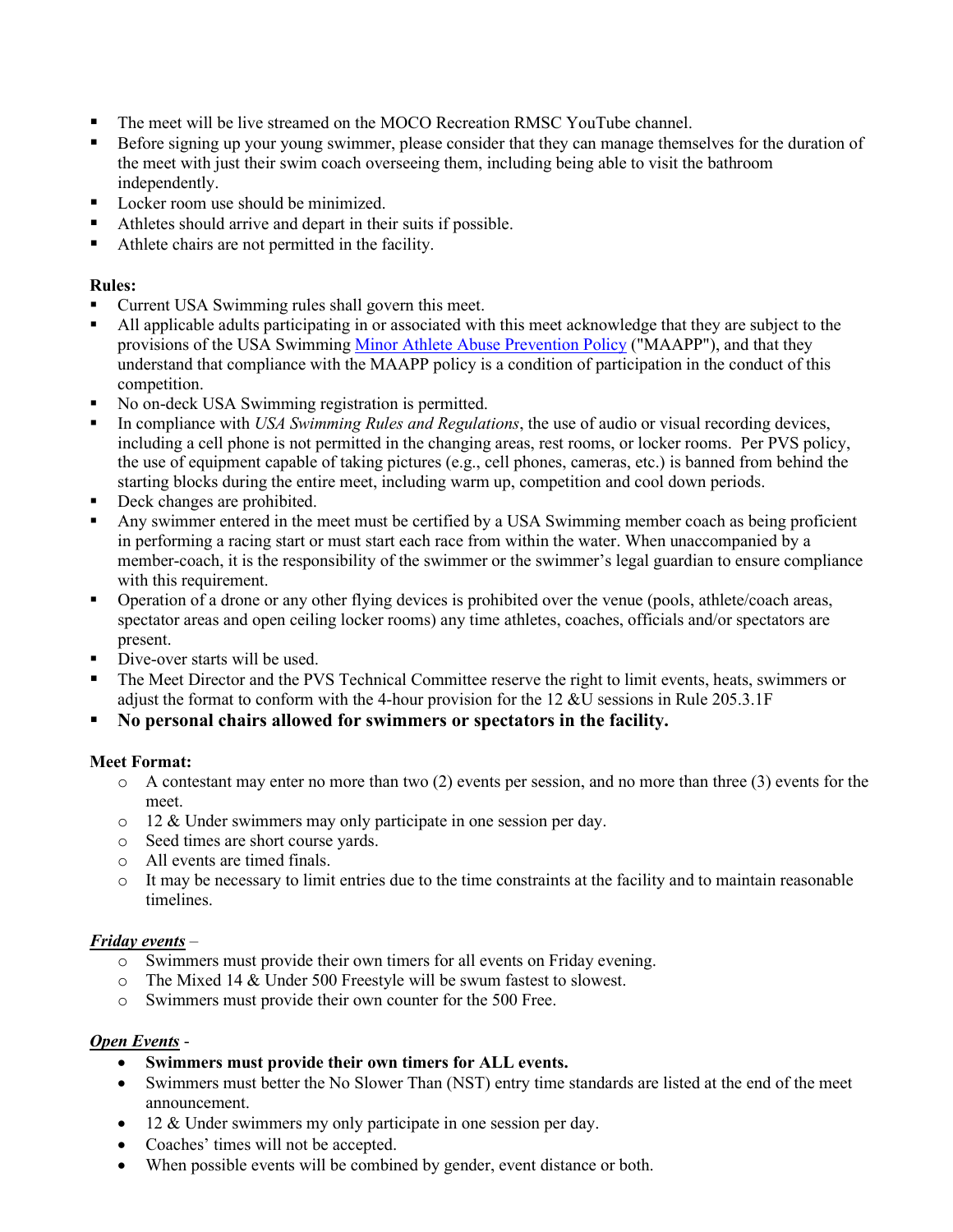• Dive over start may be waived.

**Positive Check In:** Positive check-in will be required in events 500 yards and longer. For those events requiring positive check-in, team coaches shall designate their swimmer's intention to swim the event on the forms provided. Athletes who have not checked in prior to the specified time will not be seeded into the event.

The Meet Director will determine if positive check-in will be necessary for other events in order to maintain manageable timelines. The Meet Director reserves the right to waive all positive check in.

Athletes who check into a deck-seeded event (positively checked in), have been seeded and fail to swim the event will be barred from their next scheduled individual event, unless excused by the referee before the event takes place.

Information regarding check in closing times and the possibility of additional check-in events will be available the week prior to the meet in the form of an email to each participating club.

**Warm-Up Procedures:** The prescribed Potomac Valley Swimming warm-up procedures and safety policies will be followed. Continuous warm-up and warm-down will be available throughout the meet. The Meet Director may determine the structure of the warm-up, including times and lane assignments.

**Supervision:** Coaches are responsible for the conduct of their swimmers and cleaning up for their team area.

**Meet Officials Coordinator:** Certified officials and trainees wishing to work the meet should contact Stephanie Frank a[t sacolacicco@yahoo.com](mailto:sacolacicco@yahoo.com) at least two weeks in advance. Officials volunteering for this meet should sign in at the recording table prior to the start of warm-ups. Certified officials who have not previously volunteered should contact the Meet Referee upon arrival to make their services available. A comprehensive officials briefing will precede each session during warm-ups.

**Credentials: Parents not working the meet as a deck official or volunteer timer/runner are not permitted on deck.** Only athletes, USA Swimming certified coaches, and deck officials will be permitted on the deck. Coaches and Officials should have proof of active USA Swimming membership with them at all times.

**Awards:** None

## **Concessions:** None

**Meet Programs:** Heat sheets for events pre-seeded will be available on the RMSC meet page. <http://rmscswimming.com/meet-schedule-2021-2022/2021/9/11/february-invitational>

## **Entry Procedures**:

- Team entry files must be emailed t[o christa.krukiel@montgomerycountymd.gov](mailto:christa.krukiel@montgomerycountymd.gov)
- Email subject should be labeled "RMSC February Invitational".
- Email entry must include entry report by name.
- In body of email include contact information (name, phone number, e-mail) of a club.
- Entries directly from individual team members will not be accepted.
- Entries by phone, mail or fax will not be accepted.
- The Meet Director will acknowledge receipt by return e-mail within 24 hours. If acknowledgement is not received within 24 hours, please contact the Meet Director again.
- Any club that enters an unregistered or improperly registered athlete, falsifies an entry in any way, or permits an unregistered coach to represent them, will be fined the sum of \$100 by PVS and no further entries will be accepted from the club until the said fine is paid.

## **Entry Information:**

- No late or deck entries will be accepted.
- Entry Fees: \$8.00 per individual event.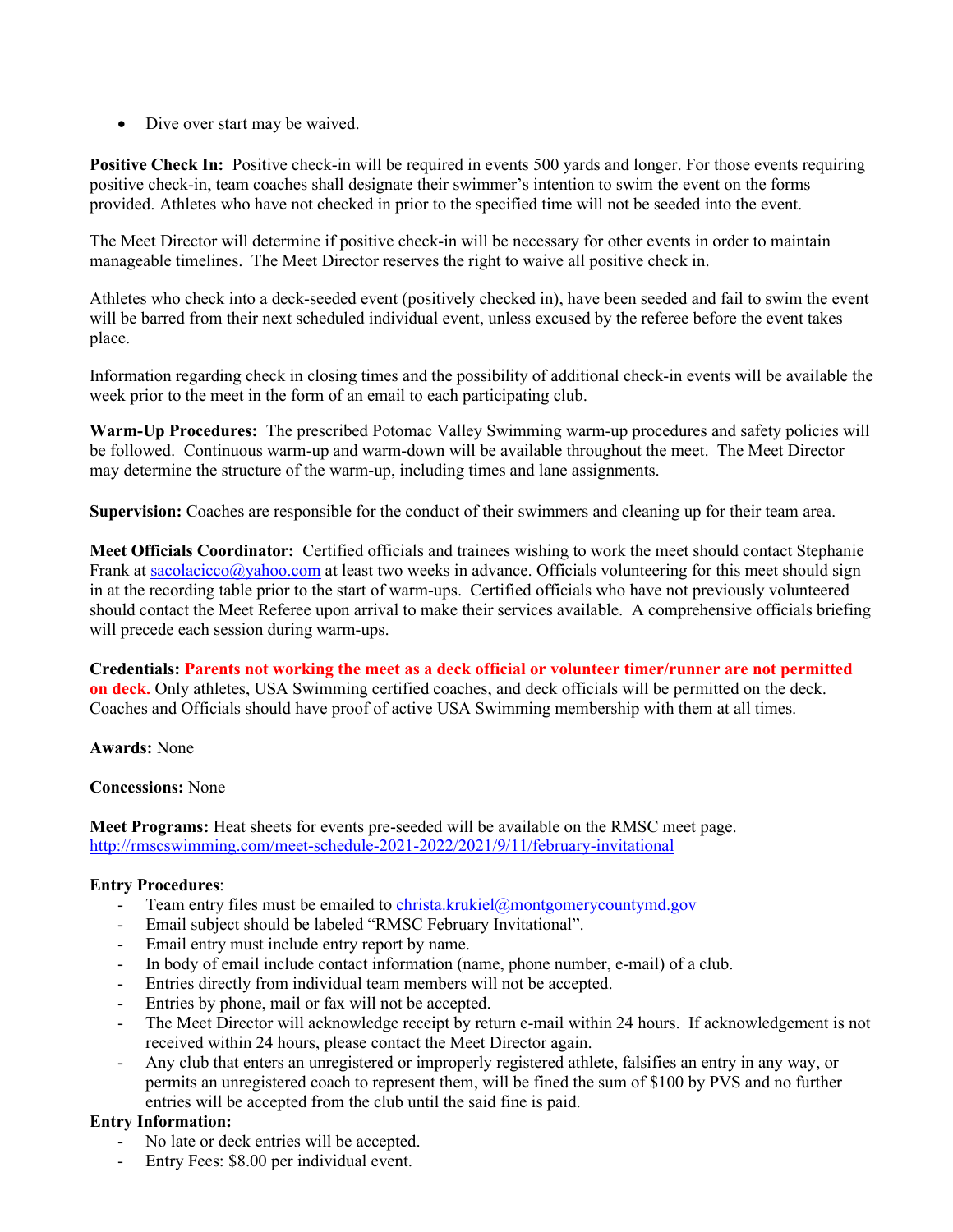- **Entry Deadline: Tuesday, February 15, 2022 at 8:00 PM**
- Entry fee check payable to **ActiveMontgomery**
- Each club is requested to remit one check (no cash) to cover the entry fees of the entire team.
- Payment for entries from unattached swimmers not affiliated with a team must be received prior to the start of the meet. Payment may be made by cash or check.
- Entry fees are due with the meet entry. Unpaid fees will be reported to the PVS Administrative Office at the conclusion of the meet.
- Send payment to: Christa Krukiel

Germantown Indoor Swim Center 18000 Central Park Circle Boyds, Maryland 20841

## **Swim Center Rules and Conduct**

At the request of [Montgomery County Recreation,](http://www.montgomerycountymd.gov/rectmpl.asp?url=/content/rec/aqua.asp) swimmers are not to leave the pool deck without appropriate attire. Coaches will be responsible for the conduct of their athletes while in the facility and surrounding grounds. Failure to follow these rules or any inappropriate behavior will result in the athlete being barred from further competition in the meet. Parents will be responsible for the conduct of any minor children that accompany them.

- No glass containers are permitted within the facility.
- Swimmers must be in direct contact with their supervising coach before they will be allowed to enter the pool for warm-up.
- No camera cell phones are permitted in the locker rooms.

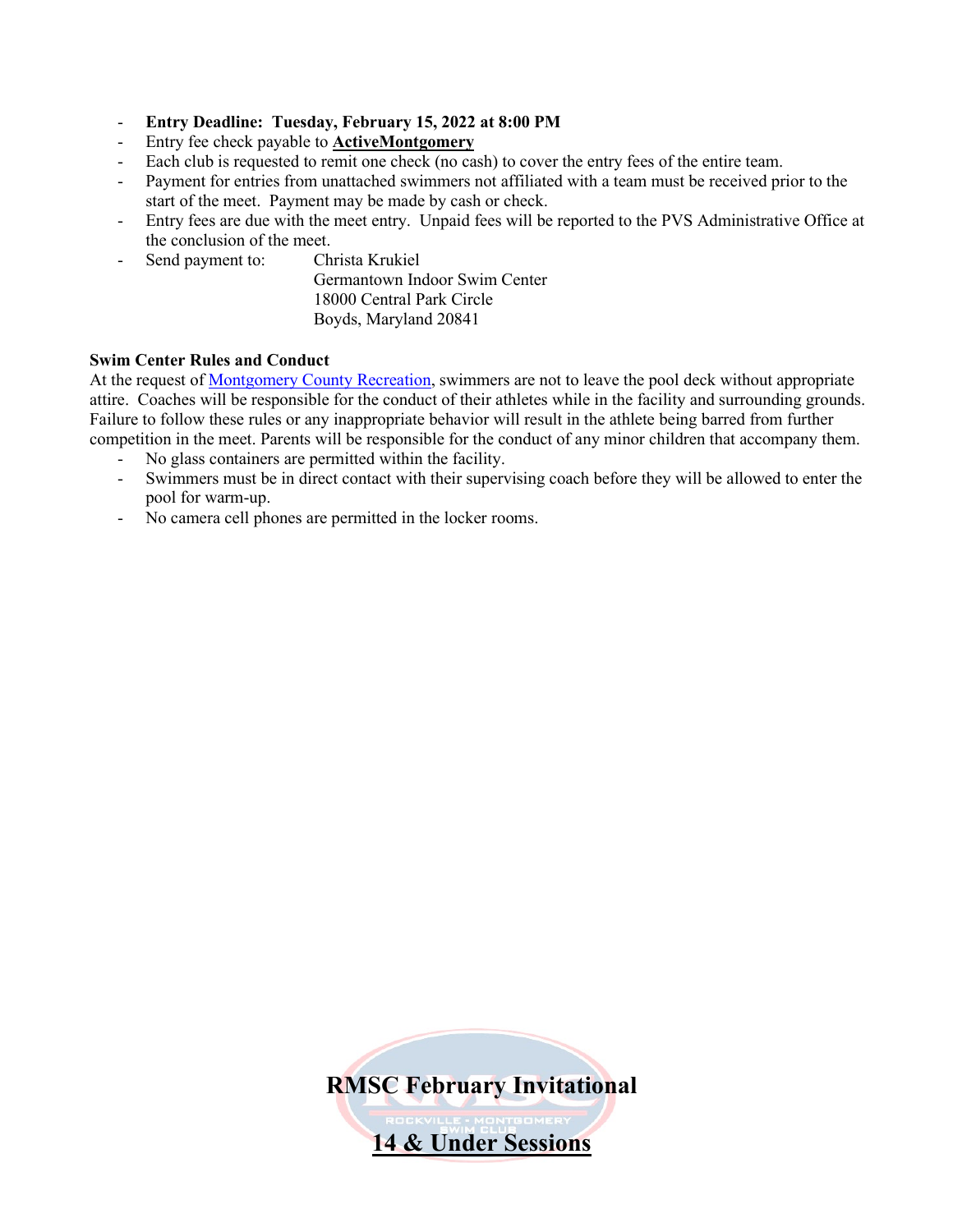# **Friday Night**

| Warm-ups: 4:30 -5:20 PM; Events: 5:30 PM |                           |  |  |  |
|------------------------------------------|---------------------------|--|--|--|
|                                          | Mixed 14 $&$ Under 200 IM |  |  |  |
|                                          | Mixed 14 & Under 500 Free |  |  |  |

Swimmers must provide their own timers and counters for all Friday events

# **Saturday Girls – Morning**

Warm-ups: 8:00 -9:20 AM; Events: 9:30 AM

# **Boys – Afternoon**

Warm-ups: 12:30 1:50 PM; Events: 2:00 PM

| <b>Girls</b><br>Event# |                       | <b>Boys</b><br>Event# |
|------------------------|-----------------------|-----------------------|
| 3                      | 14 & Under 200 Free   |                       |
| 5                      | 14 & Under 200 Breast | 6                     |
| 7                      | 12 & Under 50 Back    | 8                     |
| 9                      | 14 & Under 100 Fly    | 10                    |
| 11                     | 12 & Under 50 Breast  | 12                    |
| 13                     | 14 & Under 200 Back   | 14                    |
| 15                     | 14 & Under 50 Free    | 16                    |

# **Sunday Girls – Morning**

Warm-ups: 8:00 -9:20 AM; Events: 9:30 AM

## **Boys – Afternoon**

Warm-ups: 12:30 1:50 PM; Events: 2:00 PM

| <b>Girls</b><br>Event# |                       | <b>Boys</b><br>Event# |
|------------------------|-----------------------|-----------------------|
| 17                     | 14 & Under 200 Fly    | 18                    |
| 19                     | 14 & Under 100 Free   | 20                    |
| 21                     | 14 & Under 100 Breast | 22                    |
| 23                     | 12 & Under 50 Fly     | 24                    |
| 25                     | 14 & Under 100 Back   | 26                    |
| 27                     | 12 & Under 100 IM     | 28                    |
| 29                     | 14 & Under 400 IM     | 30                    |

**RMSC February Invitational**

**Open Sessions**

**Sunday Evening**